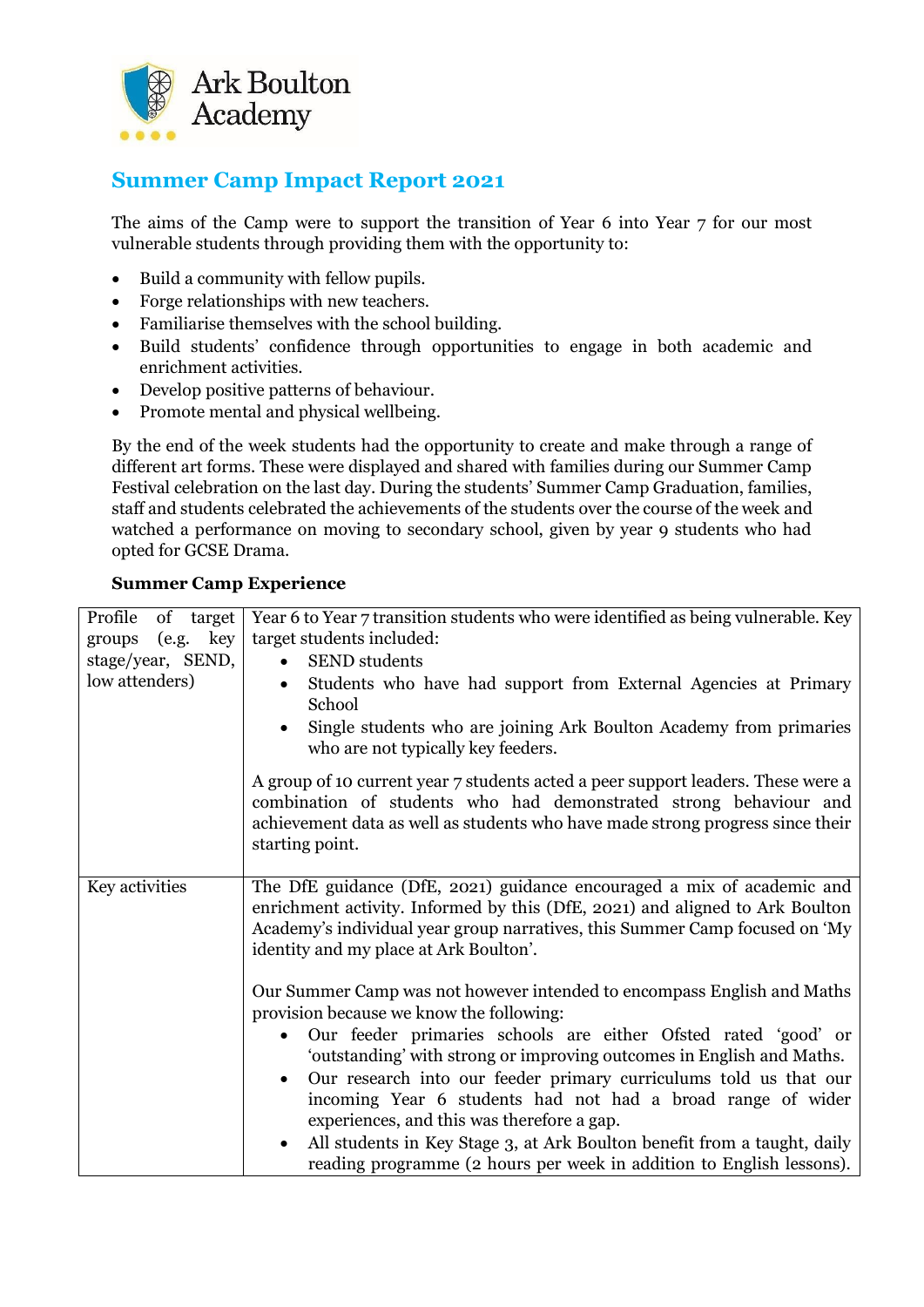

|                     | We use NGRT data to identify students below their chronological reading<br>age. Here, they follow a bespoke Fresh Start programme. Data tells us<br>that this approach, taken over time, is broadly effective in closing these<br>gaps over a period of 6 months.<br>Our Year 7 Tutor team is a strong team comprising Creative Arts, MFL<br>٠<br>and Literacy teachers. We are therefore seeking to capitalise on their<br>subject specialisms during the Summer Camp.<br>In light of this information, students attending our Summer Camp will engage in<br>activities focused on:<br>Music<br>Art<br>Drama<br>$\bullet$<br>Languages<br>• Health and Wellbeing.<br>• Links made to numeracy where appropriate. |
|---------------------|-------------------------------------------------------------------------------------------------------------------------------------------------------------------------------------------------------------------------------------------------------------------------------------------------------------------------------------------------------------------------------------------------------------------------------------------------------------------------------------------------------------------------------------------------------------------------------------------------------------------------------------------------------------------------------------------------------------------|
|                     | Finally, Character Education is a key part of the Ark Boulton Academy culture.<br>Our Summer Camp was framed within the language of virtue, taught every day<br>to our students through a planned curriculum running for 2 hours per week.                                                                                                                                                                                                                                                                                                                                                                                                                                                                        |
| How success will be | We measured the impact of the Summer Camp in three ways:                                                                                                                                                                                                                                                                                                                                                                                                                                                                                                                                                                                                                                                          |
| measured:           | <b>During the Summer Camp week:</b>                                                                                                                                                                                                                                                                                                                                                                                                                                                                                                                                                                                                                                                                               |
|                     | Attendance at Summer Camp                                                                                                                                                                                                                                                                                                                                                                                                                                                                                                                                                                                                                                                                                         |
|                     | Celebration of students' work and graduation at the end of Summer<br>Camp.                                                                                                                                                                                                                                                                                                                                                                                                                                                                                                                                                                                                                                        |
|                     | Parental engagement with graduation.                                                                                                                                                                                                                                                                                                                                                                                                                                                                                                                                                                                                                                                                              |
|                     | Students stated that they felt confident about their transition into Year 7.<br>$\bullet$                                                                                                                                                                                                                                                                                                                                                                                                                                                                                                                                                                                                                         |
|                     | During the first week of September:                                                                                                                                                                                                                                                                                                                                                                                                                                                                                                                                                                                                                                                                               |
|                     | Students are visibly prepared for the first day with full uniform.<br>٠                                                                                                                                                                                                                                                                                                                                                                                                                                                                                                                                                                                                                                           |
|                     | Summer Camp students are known to Form Tutors and have planned<br>accordingly.                                                                                                                                                                                                                                                                                                                                                                                                                                                                                                                                                                                                                                    |
|                     | Students start in Year 7 with a friendship group forged through Summer<br>٠<br>Camp.                                                                                                                                                                                                                                                                                                                                                                                                                                                                                                                                                                                                                              |
|                     |                                                                                                                                                                                                                                                                                                                                                                                                                                                                                                                                                                                                                                                                                                                   |
|                     | <b>By October half-term:</b><br>Collate short one page review detailing:                                                                                                                                                                                                                                                                                                                                                                                                                                                                                                                                                                                                                                          |
|                     | Summer Camp students are known to Form Tutors and their attendance<br>at school is in line with, or above the year group average.                                                                                                                                                                                                                                                                                                                                                                                                                                                                                                                                                                                 |
|                     | Summer Camp students receive less detentions due to positive behaviour<br>$\bullet$<br>patterns developed in Summer Camp.                                                                                                                                                                                                                                                                                                                                                                                                                                                                                                                                                                                         |
|                     | Summer Camp students are not late to school.                                                                                                                                                                                                                                                                                                                                                                                                                                                                                                                                                                                                                                                                      |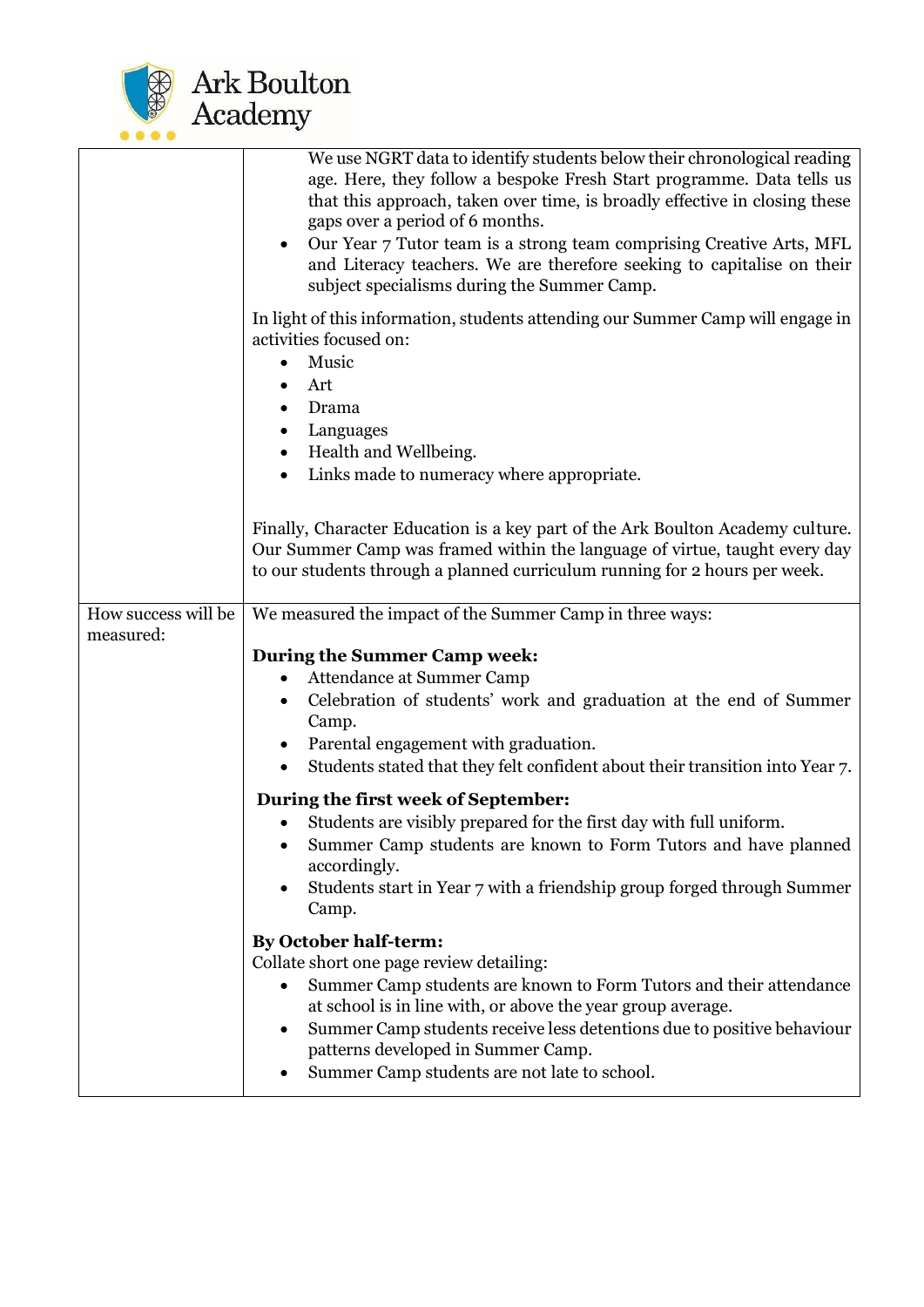

# **Summer Camp Attendance Data**

| <b>Year Group</b> | Monday 26 <sup>th</sup><br>July | Tuesday $27th$<br>July | Wednesday<br>$28th$ July | <b>Thursday</b><br>$29th$ July | Friday<br>30 <sup>th</sup><br>July |
|-------------------|---------------------------------|------------------------|--------------------------|--------------------------------|------------------------------------|
| Year 6            | 72                              | 74                     | $\overline{ }$           | 68                             | 76                                 |
| Year <sub>7</sub> |                                 | О                      |                          |                                | o                                  |
| Year 9            | 12                              | 10                     |                          | 11                             | 12                                 |
| <b>Total</b>      | 90                              | 92                     | 93                       | 85                             | 94                                 |

Number of students attending daily in each year group.

- We invited all students in the incoming Year 6 to attend Summer Camp on 3 separate occasions, in addition to utilising our links with feeder primary schools.
- Of those 180, 85 students/parents responded across the 3 year groups.
- As such, we costed for 85 students in total across all three-year groups but at its highest our Summer Camp attendance saw 94 students attend.
- As the data shows, attendance increased through the week and attendance was strongest on the final day where Year 9 students performed a play they had devised on transitioning to secondary school, to their year 6/7 peers.

In terms of a comparison with the current school attendance data:

- Currently whole school attendance data for Aut1 so far is 92.5%
- Currently Year 7 cohort attendance is 94.5% for Aut1 2021.
- There have been no exclusions for year 7 students.

This data shows us that our Summer Camp was strongly attended and has supported students in their transition to secondary school.

We also targeted our Summer Camp at our most vulnerable students focusing on our pupil premium and SEND students.

| Year   | %       | Pupil   % SEND |
|--------|---------|----------------|
| Group  | Premium |                |
| Year 6 | 54%     | 27%            |
| Year 7 | 33%     | 11%            |
| Year 9 | 73%     | 27%            |

**PP and SEND students who attended Summer Camp**

The data for our students attending Summer Camp who are Pupil Premium or have SEND were high and the above data show us that our targeted support to ensure their attendance was successful. Through targeting these students, we have enabled our most vulnerable students the opportunity to work with others in developing social skills and building positive character through a quality, well rounded Summer Camp offer.

As part of our daily staffing, we had our SENCO and Fresh Start Lead Teacher (reading programme for students with a reading age of –10 years), who is also a Year 7 form tutor. This enabled the Enhanced Provision Team to meet and work with and observe students in August before the academic year started.

#### **Summer Camp Funding break down**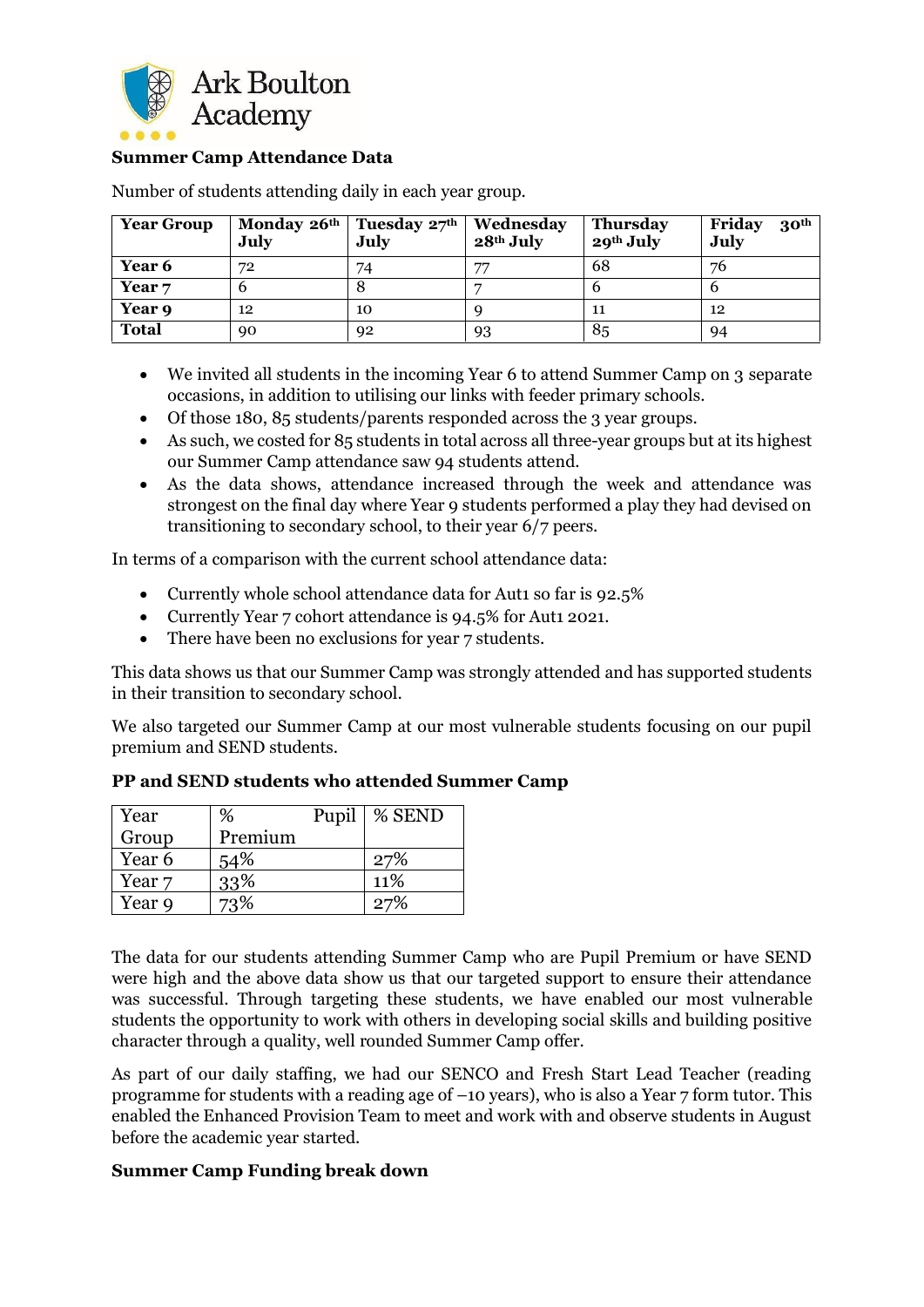

Overall cost

| Staffing-<br>Teaching / Non-teaching/ Enhanced Provision staff/ DSL's/Catering/<br>Cleaners                                                                                       | £12,723.00   |
|-----------------------------------------------------------------------------------------------------------------------------------------------------------------------------------|--------------|
| <b>Catering</b><br>Cost of food and refreshments for all students during summer camp and<br>graduation event                                                                      | £648.00      |
| <b>Birmingham Rep</b><br>Cost of external theatre company to work with year 9 students who had<br>opted for GCSE Drama, who preformed for the students at the<br>graduation event | £1500.00     |
| <b>Total</b><br>$-1$<br>$\sim$ $\sim$ $\sim$<br>$   -$<br>$\ddot{\phantom{1}}$<br>$\sim$ $\sim$ $\sim$                                                                            | $14,871.00*$ |

*\*We are yet to receive our allocated funding from the DfE, however anticipate the full amount to be recovered.*

# **Evaluation Summary**

# **Prior to Summer Camp**

#### *What Went Well?*

- Use of Primary data, gathered from Enhanced Provision team led by Victoria Hudson and Pawel Ptak. alongside personal information provided by families and students during tutor phone calls made by the Year 7 tutor team, ensured that the right students were targeted for Summer Camp.
- Collaboration with Year 7 Student Leaders and the Summer Camp offer or Year 9 into 10 allowed for Year 6 to meet and work with older students for our academy. This was highlighted by the Primaries and students in Year 6 as a potential issue which may cause anxiety when starting in Year 7.

#### *Even Better If?*

• Greater in person communication and participation with contacts from feeder Primary schools. This could not happen due to Covid restrictions.

#### **During Summer Camp**

*What Went Well?*

- Our approach of keeping our Summer Camp offer 'small and friendly' line with our Year 7 narrative of 'My Identity and My Place in the Ark Boulton Family' ensured that all staff participating were able to get to know students a lot faster.
- Careful deployment of staff to focus on attendance and make phone calls ensured that attendance figures were accurate and sustained through-out the Summer Camp.
- Our 'guest speaker' approach provided an opportunity for the students to study outside of the specialisms of the Year 7 team and to get to know members of the wider school community.

#### *Even Better If?*

• Plan for students attending Summer Camp without consent clearly outlined with a WTD to gain parental consent.